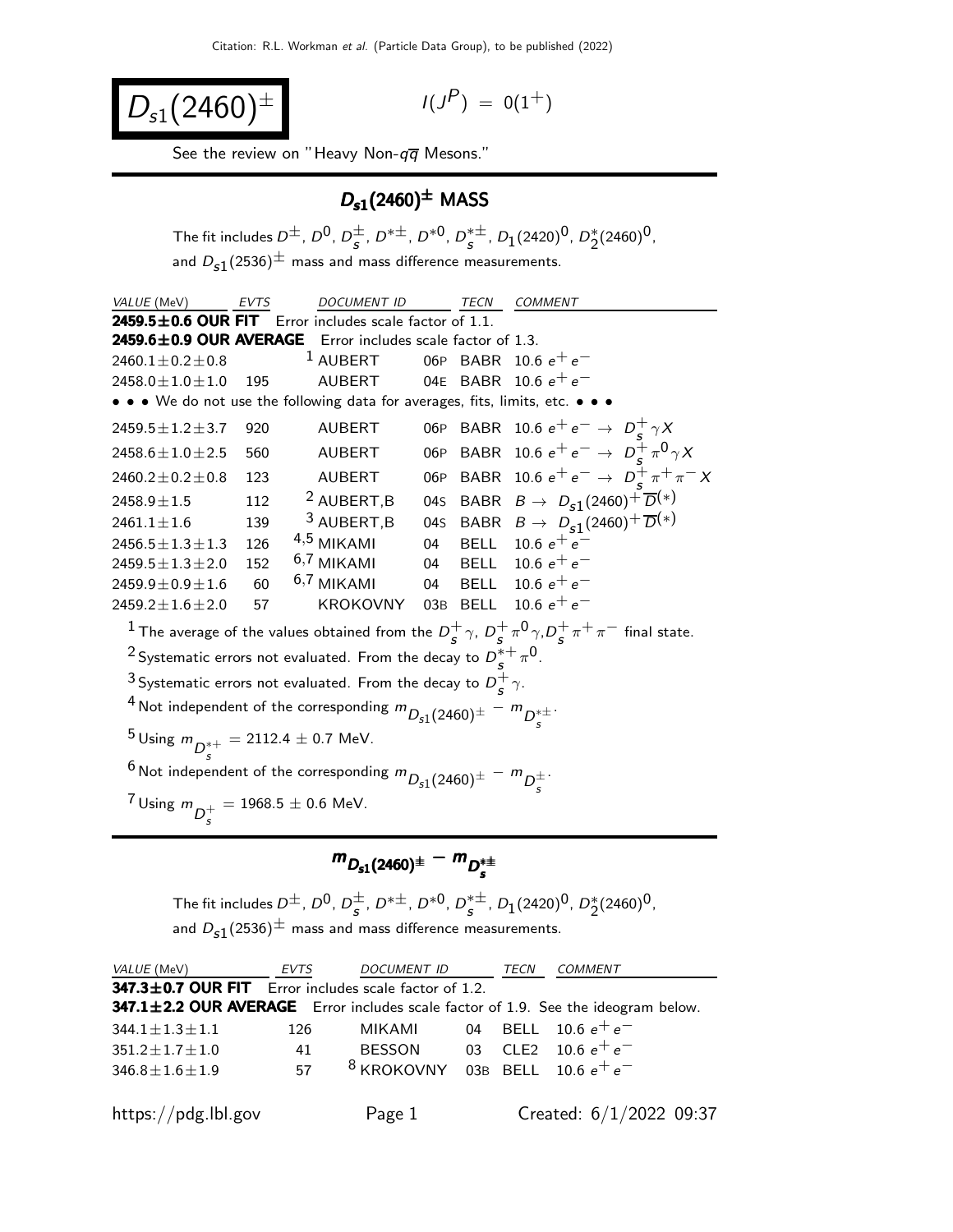

$$
m_{D_{s1}(2460)^{\pm}} - m_{D_s^{\pm}}
$$

The fit includes  $D^{\pm}$ ,  $D^{0}$ ,  $D^{\pm}$  $\frac{\pm}{s}$ , D<sup>\* $\pm$ </sup>, D<sup>\*0</sup>, D<sup>\* $\pm$ </sup>  $_s^{*\pm}$ ,  $D_1(2420)^0$ ,  $D_2^*(2460)^0$ , and  $D_{s1}(2536)^{\pm}$  mass and mass difference measurements.

| <i>VALUE</i> (MeV)                                                                                                                      | EVTS | <b>DOCUMENT ID</b>                |  | <b>TECN</b> | COMMENT               |  |
|-----------------------------------------------------------------------------------------------------------------------------------------|------|-----------------------------------|--|-------------|-----------------------|--|
| 491.1±0.6 OUR FIT Error includes scale factor of 1.1.                                                                                   |      |                                   |  |             |                       |  |
| $491.3 \pm 1.4$ OUR AVERAGE                                                                                                             |      |                                   |  |             |                       |  |
| $491.0 \pm 1.3 \pm 1.9$                                                                                                                 | 152  | <sup>9</sup> MIKAMI               |  |             | 04 BELL 10.6 $e^+e^-$ |  |
| $491.4 \pm 0.9 \pm 1.5$                                                                                                                 | 60   | $10$ MIKAMI 04 BELL 10.6 $e^+e^-$ |  |             |                       |  |
| <sup>9</sup> From the decay to $D_{\frac{5}{5}}^{\pm}$ $\gamma$ .<br>10 From the decay to $D_{\frac{1}{5}}^{\pm}$ $\pi^{+}$ $\pi^{-}$ . |      |                                   |  |             |                       |  |
|                                                                                                                                         |      |                                   |  |             |                       |  |

# $D_{s1}(2460)^{\pm}$  WIDTH

| VALUE (MeV) | CL% | EVTS | <i>DOCUMENT ID</i> | TECN | <b>COMMENT</b>                                                                |
|-------------|-----|------|--------------------|------|-------------------------------------------------------------------------------|
| < 3.5       | 95  | 123  |                    |      | AUBERT 06P BABR 10.6 $e^+e^- \rightarrow D_c^+\pi^+\pi^- X$                   |
|             |     |      |                    |      | • • • We do not use the following data for averages, fits, limits, etc. • • • |
| < 6.3       | 95  | 560  |                    |      | AUBERT 06P BABR 10.6 $e^+e^- \rightarrow D^+_{\rm c} \pi^0 \gamma X$          |
| ${<}10$     |     | 195  | AUBERT             |      | 04E BABR 10.6 $e^+e^-$                                                        |
| < 5.5       | 90  | 126  | MIKAMI             |      | 04 BELL 10.6 $e^+e^-$                                                         |
| $\langle 7$ | 90  | 41   | <b>BESSON</b>      |      | 03 CLE2 10.6 $e^+e^-$                                                         |
|             |     |      |                    |      |                                                                               |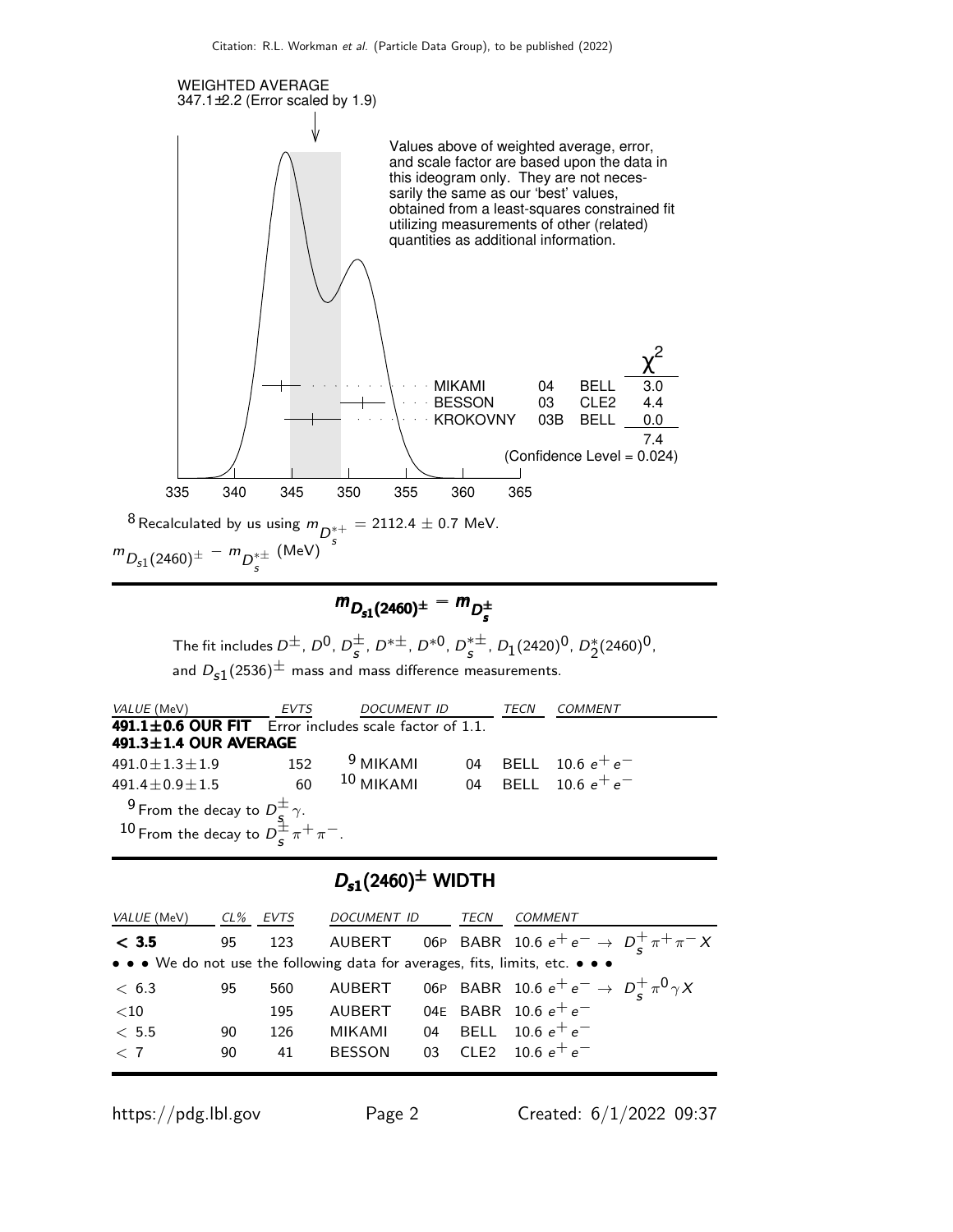### $D_{s1}(2460)^+$  DECAY MODES

 $D_{\mathtt{s}1}(2460)^+$  modes are charge conjugates of the modes below.

|            | Mode                                                                                                            | Fraction $(\Gamma_i/\Gamma)$          | Scale factor $/$<br>Confidence level |
|------------|-----------------------------------------------------------------------------------------------------------------|---------------------------------------|--------------------------------------|
| $\Gamma_1$ |                                                                                                                 | $(48 \pm 11)^{\frac{0}{2}}$           |                                      |
|            | $\frac{D_{\mathcal{S}}^{*+}\pi^{\mathsf{O}}}{D_{\mathcal{S}}^{+}\gamma}$                                        | $(18 \pm 4) \%$                       |                                      |
|            | $\begin{array}{ccc}\n\Gamma_2 & D_s^+ \gamma \\ \Gamma_3 & D_s^+ \pi^+ \pi^- \\ \end{array}$                    | $(4.3 \pm 1.3)$ %                     | $S = 1.1$                            |
|            | $\Gamma_4$ $D_s^{*+}\gamma$                                                                                     | $\%$<br>< 8                           | $CL = 90\%$                          |
|            | $\Gamma_5$ $D_{s0}^*(2317)^+$ $\gamma$                                                                          | $(3.7 \frac{+}{2} 5.0 \frac{0}{4})$ % |                                      |
|            |                                                                                                                 |                                       |                                      |
|            |                                                                                                                 |                                       |                                      |
|            | $\begin{matrix} \Gamma_6 & D_s^+\pi^0\\ \Gamma_7 & D_s^+\pi^0\pi^0\\ \Gamma_8 & D_s^+\gamma\gamma \end{matrix}$ |                                       |                                      |

#### CONSTRAINED FIT INFORMATION

An overall fit to 7 branching ratios uses 8 measurements and one constraint to determine 5 parameters. The overall fit has a  $\chi^2 =$ 3.4 for 4 degrees of freedom.

The following off-diagonal array elements are the correlation coefficients  $\left<\delta x_i\delta x_j\right>$ / $(\delta x_i\cdot\delta x_j)$ , in percent, from the fit to the branching fractions,  $x_i$   $\;\equiv$  $\Gamma_i/\Gamma_{\rm total}$ . The fit constrains the  $x_i$  whose labels appear in this array to sum to one.

| $x_2$   | 80    |    |       |
|---------|-------|----|-------|
| $x_3$   | 68    | 62 |       |
| $x_{5}$ | 3     | 25 | 26    |
|         | $x_1$ | Χŋ | $X_3$ |

### $D_{s1}(2460)^{\pm}$  BRANCHING RATIOS



https://pdg.lbl.gov Page 3 Created: 6/1/2022 09:37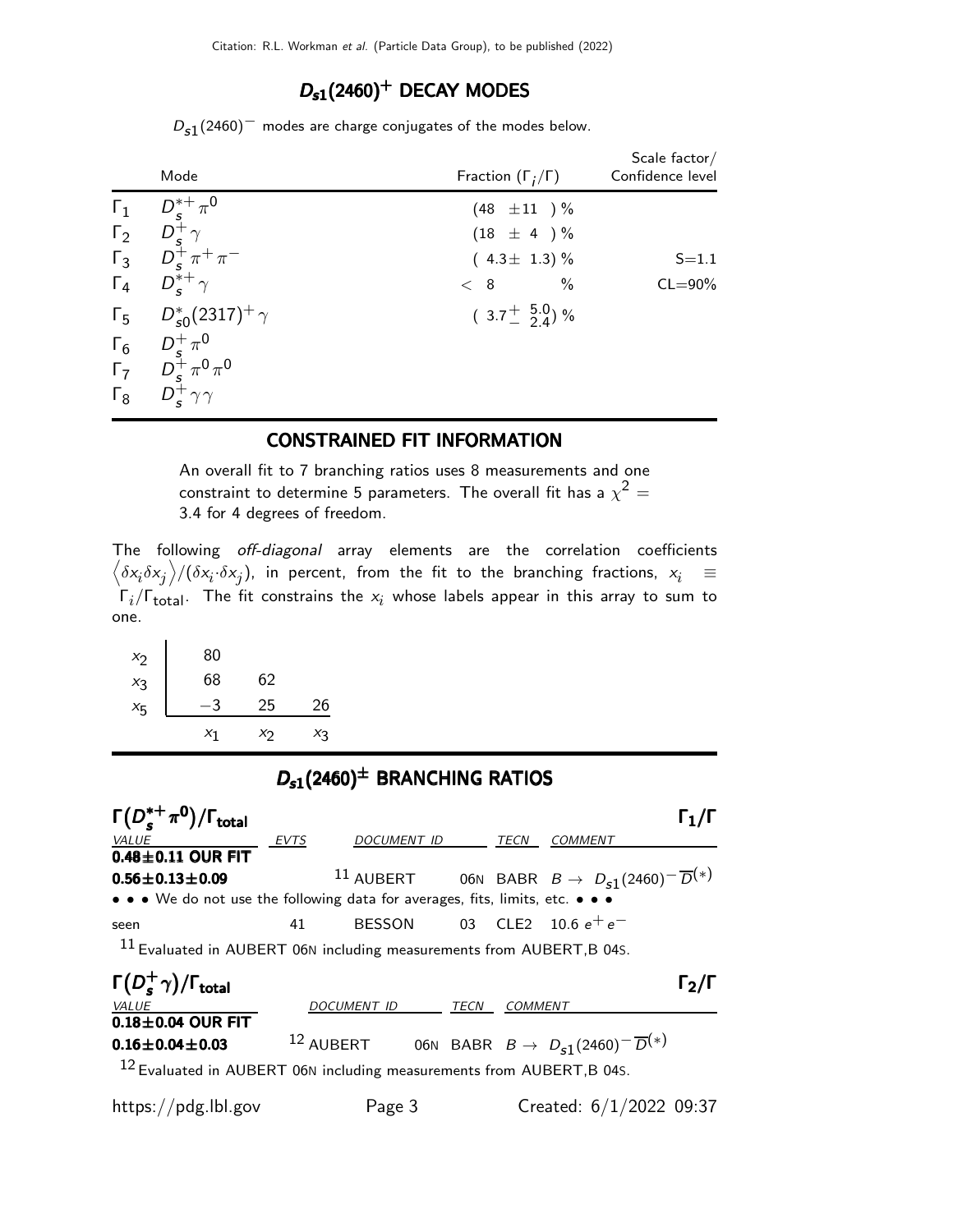Citation: R.L. Workman et al. (Particle Data Group), to be published (2022)

 $\Gamma(D_s^+\gamma)/\Gamma(D_s^{*+}\pi^0)$   $\Gamma_2/\Gamma_1$  $Γ_2/Γ_1$ DOCUMENT ID TECN COMMENT  $0.38 \pm 0.05$  OUR FIT  $0.44 \pm 0.09$  OUR AVERAGE 0.55 ± 0.13 ± 0.08 152 MIKAMI 04 BELL 10.6  $e^+e^ 0.38 \pm 0.11 \pm 0.04$  38 KROKOVNY 03B BELL 10.6  $e^+e^-$ • • • We do not use the following data for averages, fits, limits, etc. • • •  $0.274 \pm 0.045 \pm 0.020$  251  $^{13}$  AUBERT,B 04s BABR  $B \to D_{S1}(2460)^+ \overline{D}^{(*)}$  $\begin{array}{llllll} 0.274\pm 0.045\pm 0.020 & 251 & {^{13}\, } {\rm AUBERT,B} & 04 {\rm s} & {\rm BABR} & B\rightarrow \ D_{\rm s1} & {} & {} & {} & {} & {} \ 0.49 & 90 & {\rm BESSON} & 03 & {\rm CLE2} & 10.6 \ e^+e^- & {} & {} & {} & {} & {} \end{array}$  $^{13}$  Used by AUBERT 06N in their measurement of B( $D_{\tau}^{*-}$  $\frac{e^{+}}{s} \pi^{0}$ ) and B( $D_{S}^{-}$  $\frac{-}{s}$   $\gamma$ ).  $\Gamma(D_s^+\pi^+\pi^-)/\Gamma(D_s^{*+}\pi^0)$  Γ<sub>3</sub>/Γ<sub>1</sub> Γ3/ΓVALUE CL% EVTS DOCUMENT ID TECN COMMENT  $0.090\pm0.020$  OUR FIT Error includes scale factor of 1.2. **0.14 ±0.04 ±0.02** 60 MIKAMI 04 BELL 10.6  $e^+e^-$ • • • We do not use the following data for averages, fits, limits, etc. • • •  $<$  0.08 90 BESSON 03 CLE2 10.6  $e^+e^ \Gamma(D_s^{*+}\gamma)/\Gamma(D_s^{*+}\pi^0)$   $\Gamma_4/\Gamma_1$ VALUE CL<sup>%</sup> DOCUMENT ID TECN COMMENT  $<$ 0.16  $\qquad$  90 BESSON 03 CLE2 10.6  $e^+ \, e^-$ • • • We do not use the following data for averages, fits, limits, etc. • • •  $<$ 0.31 90 MIKAMI 04 BELL 10.6 e $^+$  e $^ Γ(D_s^*$  $\Gamma(D_{s0}^{*}(2317)^{+}\gamma)/\Gamma(D_{s}^{*+}\pi^{0})$  Γ<sub>5</sub>/Γ<sub>1</sub>  $\pi^0$ ) such that the set of  $\pi_5$ DOCUMENT ID TECN COMMENT  $<$ 0.22 95 AUBERT 04E BABR 10.6  $e^+$   $e^-$ • • • We do not use the following data for averages, fits, limits, etc. • • •  $<$  0.58 90 BESSON 03 CLE2 10.6  $e^+e^ \Gamma(D_s^{*+} \pi^0) / [\Gamma(D_s^{*+} \pi^0) + \Gamma(D_s^{*})]$  $\Gamma(D_s^{*+}\pi^0)/[\Gamma(D_s^{*+}\pi^0)+\Gamma(D_{s0}^{*}(2317)^{+}\gamma)]$   $\Gamma_1/(\Gamma_1+\Gamma_5)$  $\Gamma(D_s^{*+} \pi^0)/[\Gamma(D_s^{*+} \pi^0)+\Gamma(D_{s0}^{*}(2317)^+ \gamma)]$  Γ<sub>1</sub>/(Γ<sub>1</sub>+Γ<sub>5</sub>) VALUE OF THE DOCUMENT ID TECN COMMENT  $0.93\pm0.09$  OUR FIT  $0.97\pm0.09\pm0.05$  AUBERT 06P BABR 10.6  $e^+e^ \Gamma(D_s^+\gamma)/[\Gamma(D_s^{*+}\pi^0)+\Gamma(D_s^{*}$  $(S^+_{s}\gamma)/[\Gamma(D^{*+}_{s}\pi^0)+\Gamma(D^*_{s0}(2317)^+\gamma)]$   $\Gamma_2/(\Gamma_1+\Gamma_5)$  $\Gamma(D_s^+\gamma)/[\Gamma(D_s^{*+}\pi^0)+\Gamma(D_{s0}^{*}(2317)^+\gamma)]$  Γ<sub>2</sub>/(Γ<sub>1</sub>+Γ<sub>5</sub>  $\Gamma_2/(\Gamma_1+\Gamma_5)$ DOCUMENT ID TECN COMMENT  $0.35 \pm 0.04$  OUR FIT **0.337±0.036±0.038** AUBERT 06P BABR 10.6  $e^+e^ \Gamma(D_s^+\pi^+\pi^-)/[\Gamma(D_s^{*+}\pi^0)+\Gamma(D_s^*$  $\Gamma(D_s^+\pi^+\pi^-)/[\Gamma(D_s^{*+}\pi^0)+\Gamma(D_{s0}^{*}(2317)^+\gamma)]$  Γ<sub>3</sub>/(Γ<sub>1</sub>+Γ<sub>5</sub>)  $\Gamma_3/(\Gamma_1+\Gamma_5)$ VALUE **A COMMENT ID** TECN COMMENT  $0.083\pm0.017$  OUR FIT Error includes scale factor of 1.2. **0.077** $\pm$ **0.013** $\pm$ **0.008** AUBERT 06P BABR 10.6  $e^+e^ \Gamma(D_s^{*+}\gamma)/[\Gamma(D_s^{*+}\pi^0)+\Gamma(D_s^{*}$  $(D_s^{*+}\gamma)/[\Gamma(D_s^{*+}\pi^0)+\Gamma(D_{s0}^{*}(2317)^{+}\gamma)]$   $\Gamma_4/(\Gamma_1+\Gamma_5)$  $\Gamma(D_s^{*+}\gamma)/[\Gamma(D_s^{*+}\pi^0)+\Gamma(D_{s0}^{*}(2317)^{+}\gamma)]$  Γ<sub>4</sub>/(Γ<sub>1</sub>+Γ<sub>5</sub>  $(D_s^{*+}\gamma)/[\Gamma(D_s^{*+}\pi^0)+\Gamma(D_{s0}^{*}(2317)^{+}\gamma)]$  $\Gamma_4/(\Gamma_1+\Gamma_5)$ ∗  $\binom{*}{s0}(2317)^{+}\gamma\big)\big]$ VALUE CL% DOCUMENT ID TECN COMMENT  $\begin{array}{ccc} \text{\it \#LUE} & \text{\it \#LUE} & \text{\it \#LUE} & \text{\it \#LUE} & \text{\it \#LUE} & \text{\it \#LUE} & \text{\it \#LUE} & \text{\it \#LUE} & \text{\it \#LUE} & \text{\it \#LUE} & \text{\it \#LUE} & \text{\it \#LUE} & \text{\it \#LUE} & \text{\it \#LUE} & \text{\it \#LUE} & \text{\it \#LUE} & \text{\it \#LUE} & \text{\it \#LUE} & \text{\it \#LUE} & \text{\it \#LUE} & \text{\it \#LUE} & \text{\$ https://pdg.lbl.gov Page 4 Created: 6/1/2022 09:37